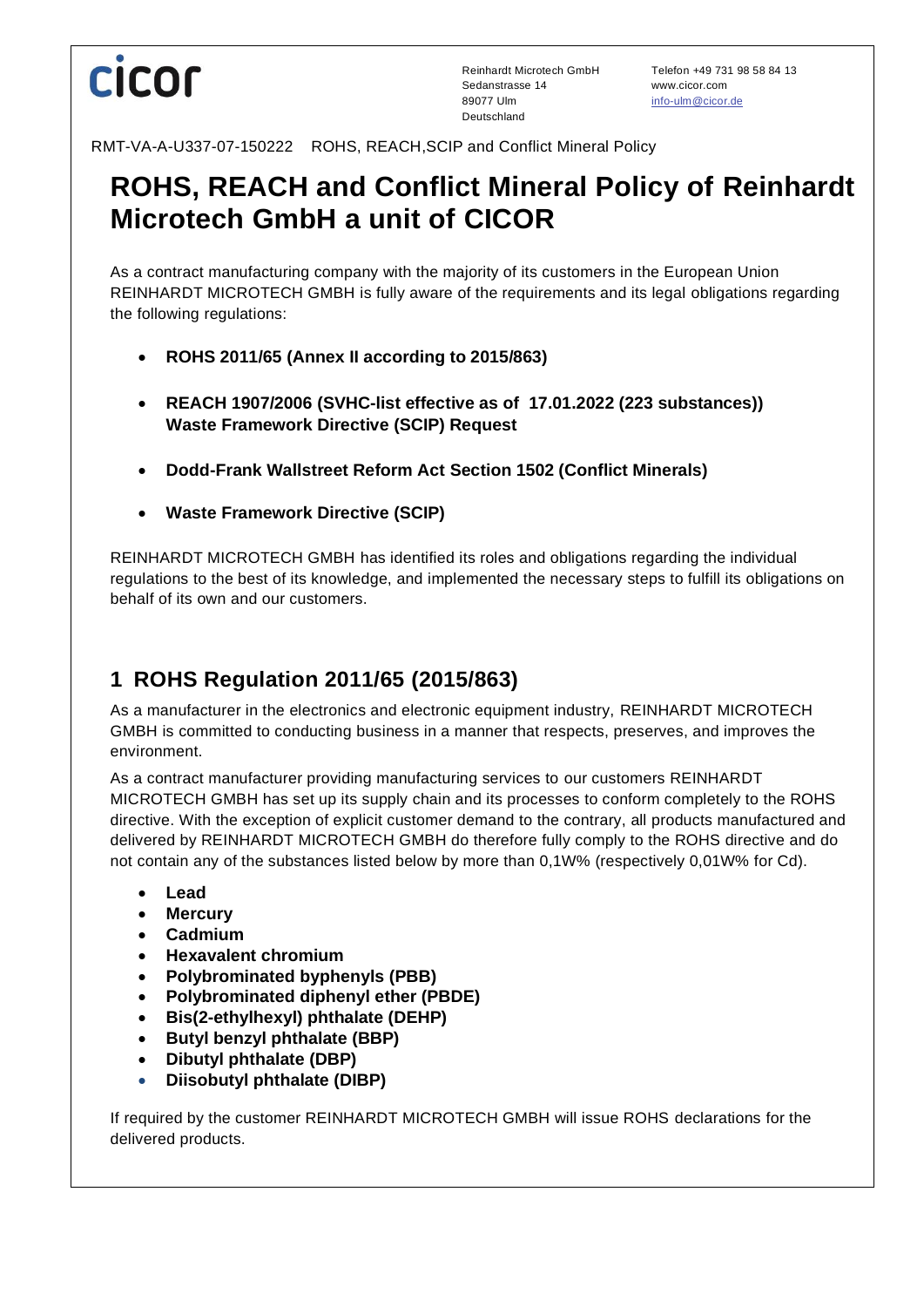# **Cicor**

RMT-VA-A-U337-07-150222 ROHS, REACH,SCIP and Conflict Mineral Policy

## **2 REACH Regulation (EU) 1907/2006**

The REINHARDT MICROTECH GMBH is a unit of Cicor, a contract manufacturer of electronic products and therefore, according to the terms of the REACH directive, a so called "Down-Stream" user of products and components.

You receive from us exclusively non-chemical products, which in their intended and foreseeable use do not emit any substances.

Therefore REINHARDT MICROTECH GMBH is not subject to any obligations regarding the registration of substances or the issue of safety data sheets for its products. (Article 7)

Regardless of the above and in the interest of its customers REINHARDT MICROTECH GMBH has implemented the necessary steps towards its supply chain to fulfill its obligation regarding the supplier information duty outlined in the Article 33 of the REACH Regulation.

REINHARDT MICROTECH GMBH requires its suppliers to forward information about the use and content of "Substances of Very High Concern" in the articles and products delivered to REINHARDT MICROTECH GMBH.

REINHARDT MICROTECH GMBH will inform its customers unsolicited if the products delivered by us contain any of the substances listed in the candidate list of the European Chemical Agency (ECHA SVHC-list effective as of 17.01.2022 (223 substances)). The only exception is explicit customer demand for products with solder balls containing lead.

If this should be the case, REINHARDT MICROTECH GMBH will provide our customers with possible alternatives for the affected parts or processes.

If required by the customer REINHARDT MICROTECH GMBH will issue REACH declarations for the delivered products.

#### **3 Dodd-Frank Wallstreet Reform Act Section 1502 (Conflict Minerals)**

REINHARDT MICROTECH GMBH is headquartered in Germany and is not registered in any US stock exchange markets. Also REINHARDT MICROTECH GMBH has no production facilities in the territory of the United States of America.

Therefore REINHARDT MICROTECH GMBH has no direct legal obligation regarding the rules regarding the use and the restrictions of minerals from the regions outlined in the Section 1502 of the Dodd-Frank act.

As a socially responsible company with clear ethical standards, REINHARDT MICROTECH GMBH nonetheless supports the rules outlined in the Section 1502.

REINHARDT MICROTECH GMBH requires its suppliers to review their supply chain in regard to the use of "Conflict Minerals" according to the Dodd-Frank act, and to inform REINHARDT MICROTECH GMBH if materials from the conflicted areas are used in the products delivered to REINHARDT MICROTECH GMBH.

If such a case should arise REINHARDT MICROTECH GMBH will subsequently inform its customers to this fact, and will, wherever possible, provide alternatives for the affected articles or materials.

### **4 Waste Framework Directive (WFD), SCIP Database**

As part of the implementation of the EU's action plan for the circular economy adopted in 2015, the revised Waste Framework Directive entered into force in July 2018. It gave ECHA the task to develop a database with information on articles containing substances of very high concern (SVHCs) on the Candidate List. New substances are regularly added to the Candidate List under REACH.

Companies that produce, import or supply articles containing Candidate List substances have to submit information on these articles placed on EU market to the SCIP database, as from 5 January 2021. These articles can be produced in the EU or imported from non-EU countries.